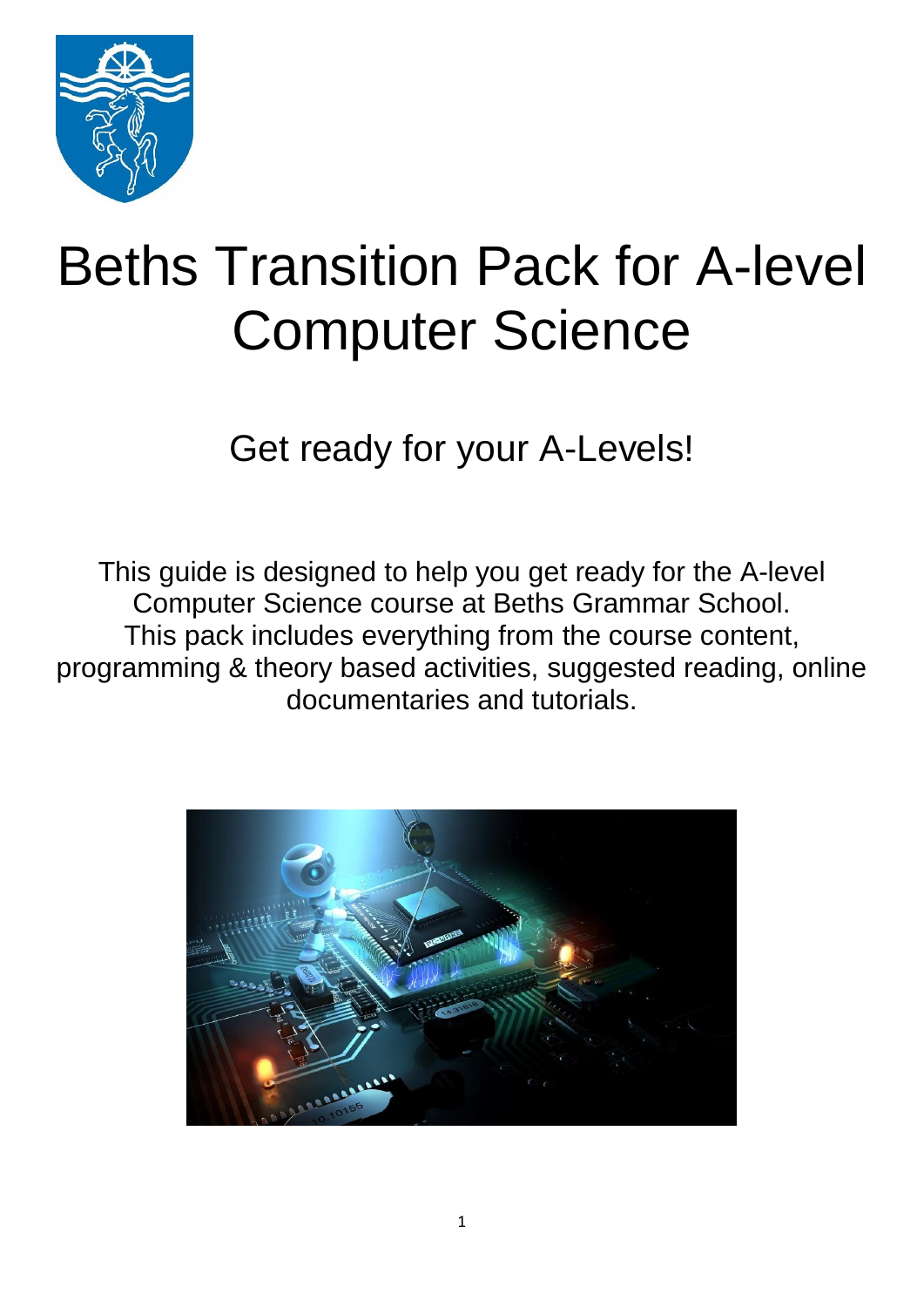The transition from working at a GCSE standard to an A-Level is significant, including an increasing emphasis on technical content, extended answers and independent research. This pack is designed to allow you to practice some of these skills, building on the work that you may have covered at GCSE. Whether you have studied GCSE Computer Science or not, and whatever your grade, there will be something here to support your preparation for A-Level.

This transition pack is organised into the following sections:

- Course Overview
- Activities and Useful Links
- Computer Science Theory
- Algorithmic Thinking and Problem Solving
- Writing and Practising Code
- **•** Enrichment Activities

This broadly matches the examination and non-examination assessments of the new GCSEs and A-Levels. Within each section there will be practice questions to support both the content and style of writing required at A-Level, plus various links to books and other resources that you can use to study any topics that require attention. Each section is based on the GCSE specification, so that the content should be familiar if you have already studied GCSE Computer Science; if you are new to the subject, this should give you an overview of the main topic areas that you will study.

The questions are designed to go beyond GCSE standard and prepare you for A-Level study. Some questions are quite straightforward, and test core knowledge. Others are chosen to give you a chance to extend both your thinking and writing skills and to demonstrate your creativity in solving problems. There are also some genuinely hard extension questions if you want them!

There are many different ways that you can use this resource, including:

- As a baseline assessment of skills before starting a course
- To support the development of specific skills
- As a resource to support bridging courses or other pre-course study

Note that this is not a "self-study" document on its own. This resources contains questions, prompts, starting points and solutions to help you study one or more core topics before starting the A-Level. However, it is not a text book and you may need to refer to the support resources, freely available online resources or books in order to complete the exercises. A number of interesting books for purchase are also listed. They are simply books that other staff, or students, have recommended. I leave you to evaluate them yourself.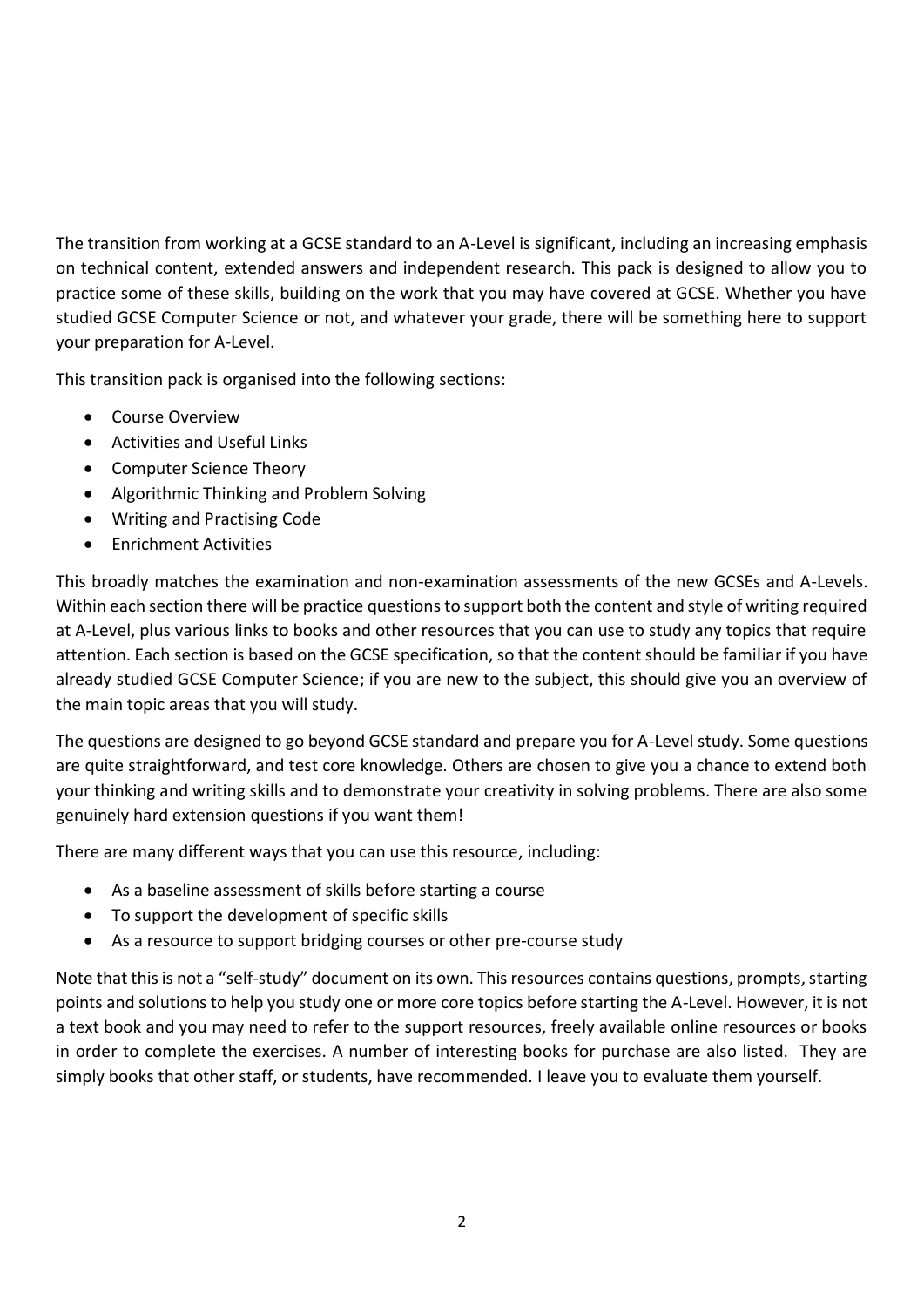### **OCR A Level Computer Science**

Welcome to A Level computer science. Over the next two years we will heavily upgrade some of your GCSE skills and learn about totally new and cutting-edge topics such as artificial intelligence and data science. While studying the **OCR A Level (Course Code: H446)** you will prepare for two examinations.

**Exam 1: Computer Systems 40%** 2 hours and 30 minutes written paper (140 marks) Computer systems component (01) contains the majority of the content of the specification and is assessed in a written paper recalling knowledge and understanding of the topics below.

- The characteristics of contemporary processors, input, output and storage devices
- Software and software development
- Exchanging data
- Data types, data structures and algorithms
- Legal, moral, cultural and ethical issues

**Exam 2: Algorithms and Programming 40%** 2 hours and 30 minutes written paper (140 marks) Algorithms and programming component (02) relates principally to problem solving skills needed by learners to apply the knowledge and understanding encountered in Component 01.

- Elements of computational thinking
- Problem solving and programming
- Algorithms to solve problems and standard algorithms

#### **The Project: 20%** 70 marks

There is also a non-examined element to consider (20%). This is a substantial project based on a topic that you will select. It might be something that you have taken further interest in as part of the course or outside of it. You are not restricted to Python in terms of the programming for this project. This is a fantastic opportunity to develop an idea over time and document your successes (and failures, as they are useful too) and to see something through from start to finish under the scrutiny of yourself and others.

#### **Recommended Text Book**



**OCR AS and A Level Computer Science** 

Author: PG Online Ltd ISBN: 978-1-910523-05-6 Publisher: PG Online Ltd Date: September 2016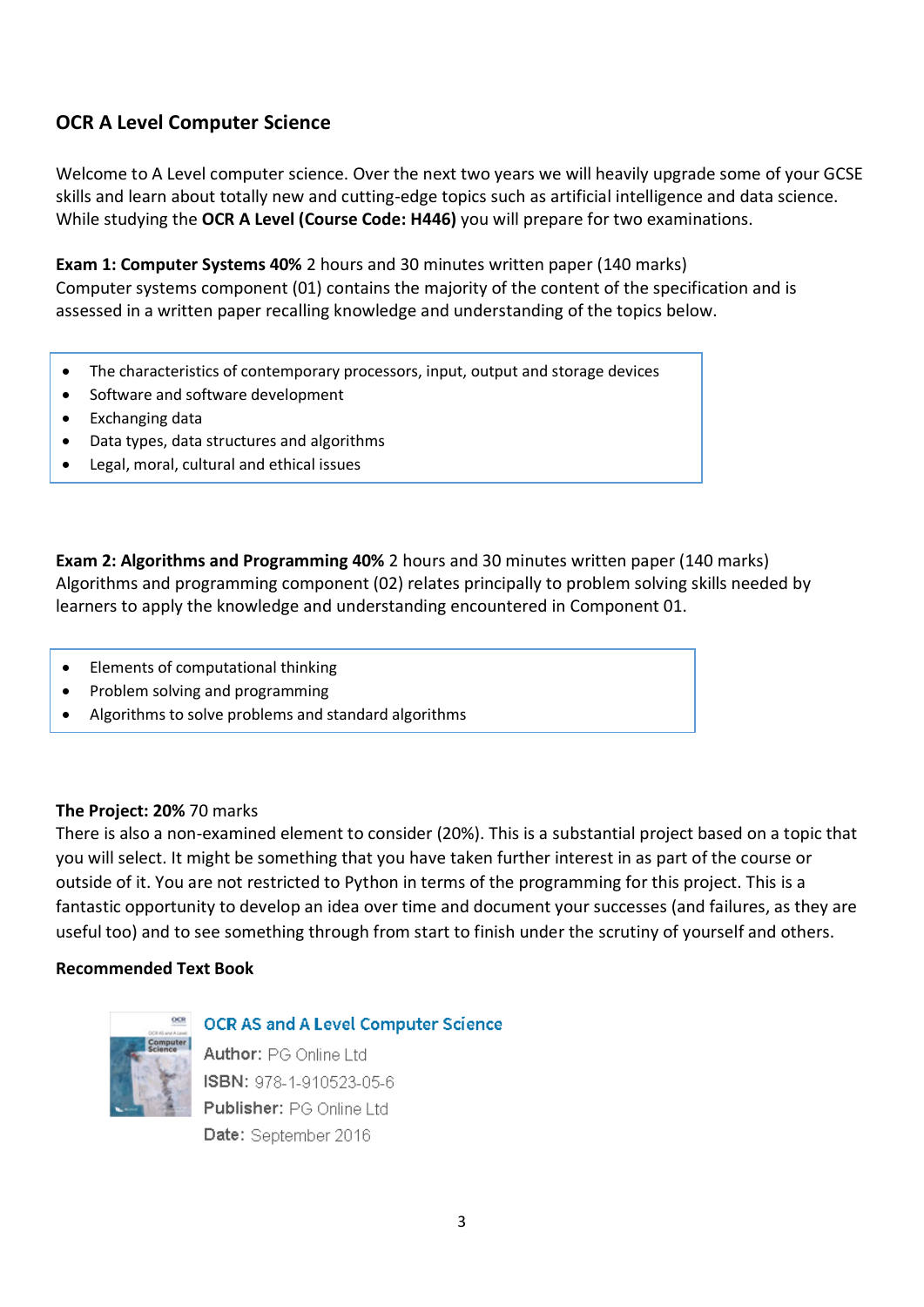### **Activities to get you started.**

#### **Recommended Books**

- PG Online OCR AS and A Level Computer Science by PM Heathcote
- Computational Fairy Tales by Jeremy Kubica.
- Artificial Intelligence: A Ladybird Expert Book by Michael Wooldridge.
- The Cuckoo's Egg: Tracking a Spy Through the Maze of Computer Espionage by Cliff Stoll.
- The Code Book: The Secret History of Codes and Code-breaking by Simon Singh

### **Online Lectures / Documentaries**

**BBC Click** - Your guide to all the latest gadgets, websites, games and computer industry news **<https://www.wired.co.uk/topic/technology> -** The latest tech news from WIRED on giants like Apple and Google, and the most important technology issues of the day **<https://student.craigndave.org/a-level-videos>-** An amazing bank of videos covering practically all of the A level

course content. **<https://www.physicsandmathstutor.com/computer-science-revision/a-level-ocr/>-** Tonnes of revision notes,

flashcards, videos and past paper questions.

### **Free Online Courses**

AI/Robotics, Game Development, Coding, Cyber Security and lots more free courses.

**<https://www.futurelearn.com/subjects/it-and-computer-science-courses>**

A short "crash courses" on Computer Science topics

**<https://www.youtube.com/watch?v=tpIctyqH29Q&list=PL8dPuuaLjXtNlUrzyH5r6jN9ulIgZBpdo&index=1>**

Here you will find a tutorial on how to do just about anything you need to do with Python. It's fantastic and comes with exercises so that you can check it's all sinking in!

**[https://www.w3schools.com/python/python\\_syntax.asp](https://www.w3schools.com/python/python_syntax.asp)**

When you want a challenge that requires some problem solving, try this. They all come with working solutions, but they might not always be the same as yours as this is the beauty of programming!

**<https://www.practicepython.org/>**

The British Informatics Olympiad. Lots of hard coding challenges. Like the maths challenge, only for programming! The Mayan Calendar is a good starting point.

**<https://www.olympiad.org.uk/problems.html>**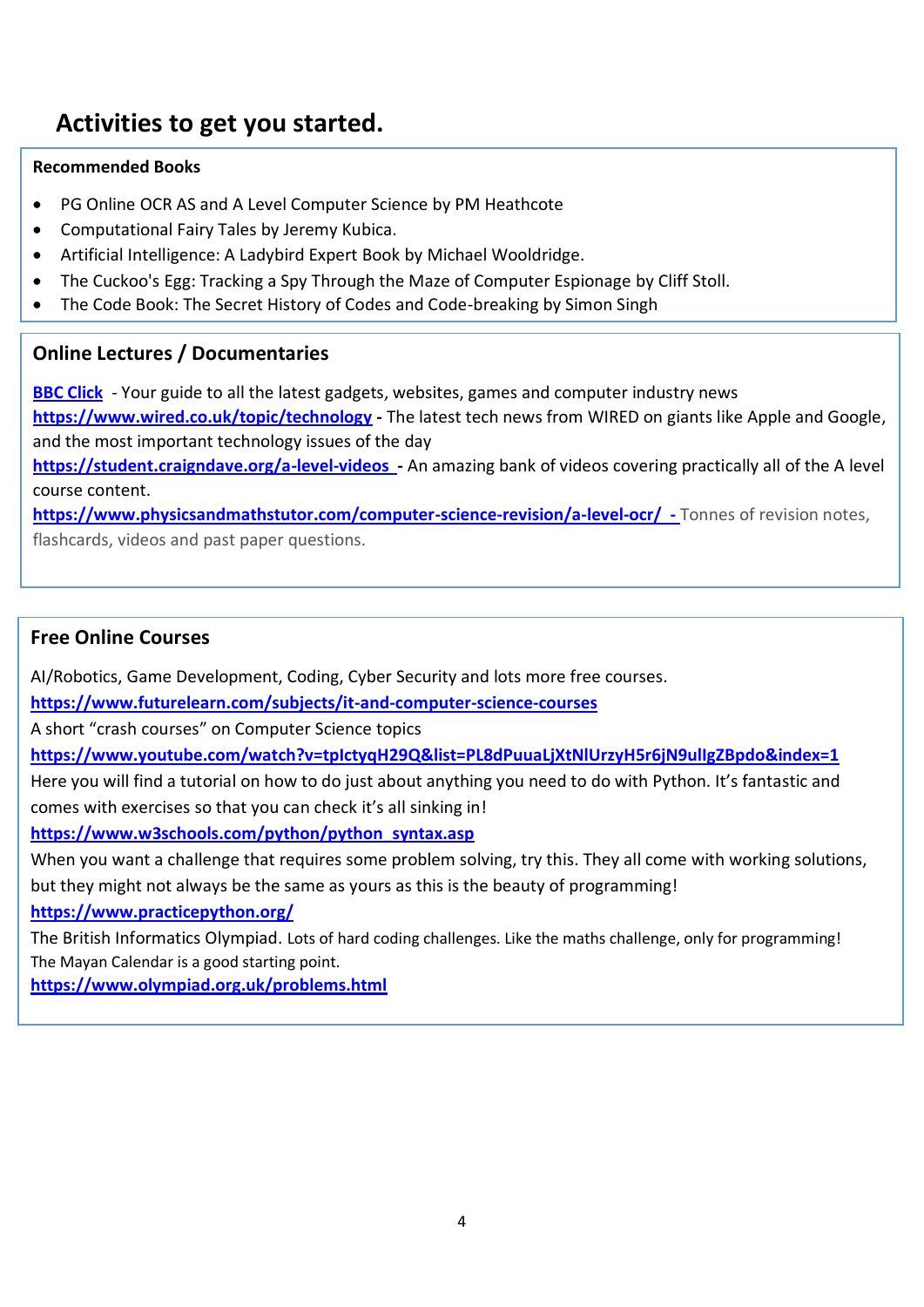## **Computer Science Theory**

### **Recommended resources**

- OCR GCSE textbooks
- PG Online OCR AS and A Level Computer Science by PM Heathcote

### **Wider computing issues and integrated questions**

These questions require you to use your technical knowledge in context. Reference any sources that you use to help you.

- 1. Create a timeline showing the history of computing, including any key discoveries or inventions. Extend you timeline to show how you think computer science might develop over the next 50 years.
- 2. Compare the Xbox ONE, PS4 Pro and PC as gaming platforms. You must use as much technical detail as possible and reference any evidence presented. Choose how you will present your ideas.
- 3. Discuss the benefits and limitations of Virtual Reality
	- a. In business contexts, such as medicine
	- b. As a gaming tool
	- c. As an extension to social media
- 4. Design the next piece of wearable technology, annotating how it will function and explain the function and purpose of any components used.

### **Systems Architecture**

1. Produce an annotated diagram showing how the CPU processes data. This should include

#### **Videos**

Everyone can Code A video from Apple demonstrating that coding is open to a wide range of people. **<https://www.apple.com/education/everyone-can-code/>**

Anybody Can Learn Code:

Will.i.am and friends talk about why to get into coding and also give a small insight into the working environment**. <https://www.youtube.com/watch?v=nKIu9yen5nc>**

- a. The purpose of the CPU
- b. Common CPU components and their function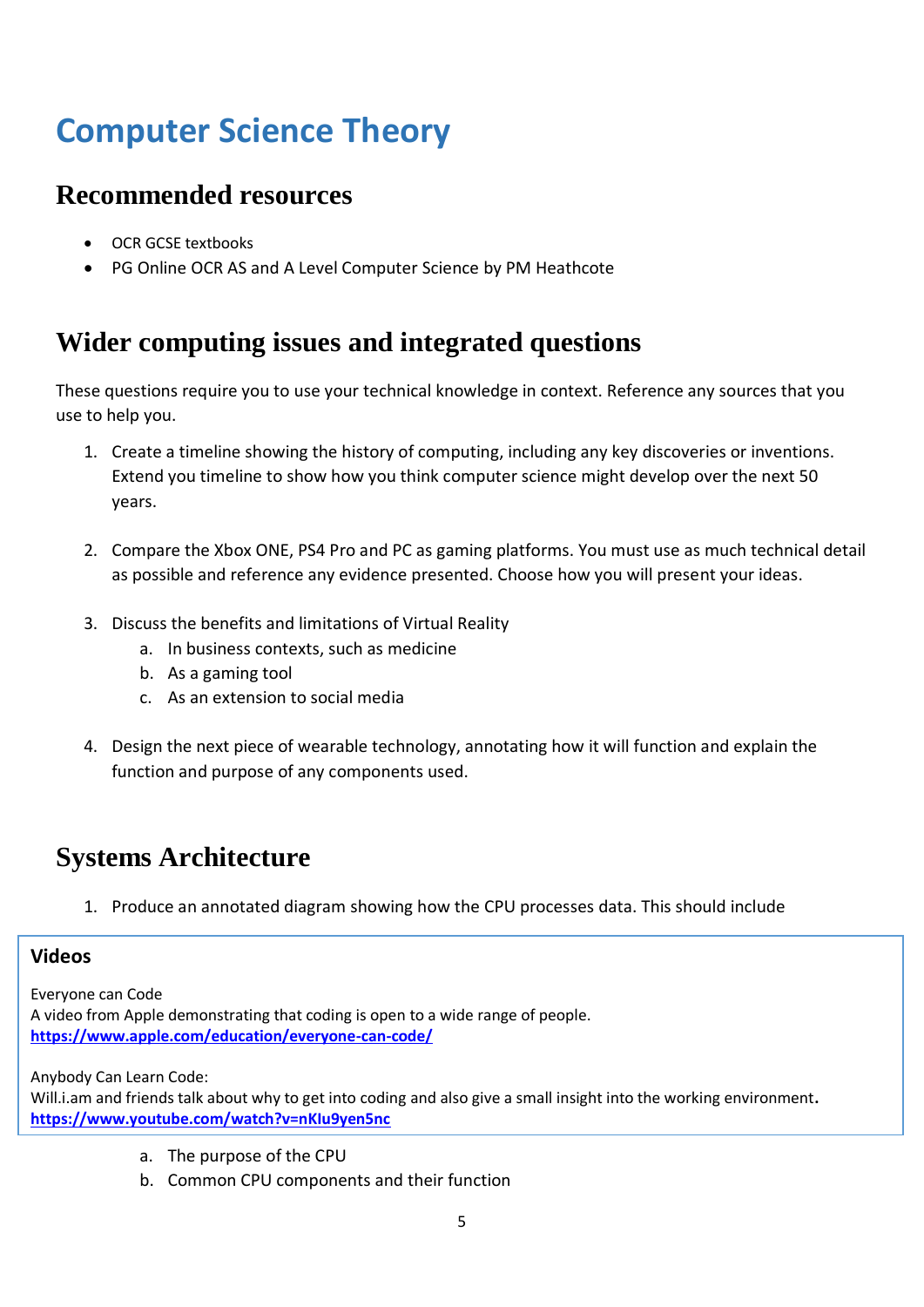- i. Arithmetic and Logic Unit (ALU)
- ii. Control Unit (CU)
- iii. Cache
- iv. Registers
	- 1. Memory Address Register (MAR)
	- 2. Memory Data Register (MDR)
	- 3. Program Counter
	- 4. Accumulator
- c. Reference to the fetch-execute cycle
- 2. Discuss, with examples, how the performance of a CPU can be improved, including:
	- a. Increasing the clock speed
	- b. Increasing the cache size
	- c. Increasing the number of processing cores

### **Memory**

- 1. Compare RAM and ROM
- 2. Explain the need for virtual memory in a computer system
- 3. Describe the characteristics of flash memory

### **Storage**

1. Complete the following table comparing optical, magnetic and solid state storage media

|             | Capacity | Speed | Portability | Durability | Reliability | Cost |
|-------------|----------|-------|-------------|------------|-------------|------|
| Optical     |          |       |             |            |             |      |
| Magnetic    |          |       |             |            |             |      |
| Solid State |          |       |             |            |             |      |

2. Justify one use of each storage method

### **Networks**

- 1. Explain the similarities and differences between
	- a. A LAN and a WAN
	- b. Client-server and peer-to-peer networks
- 2. Explain the difference between the Internet and the World Wide Web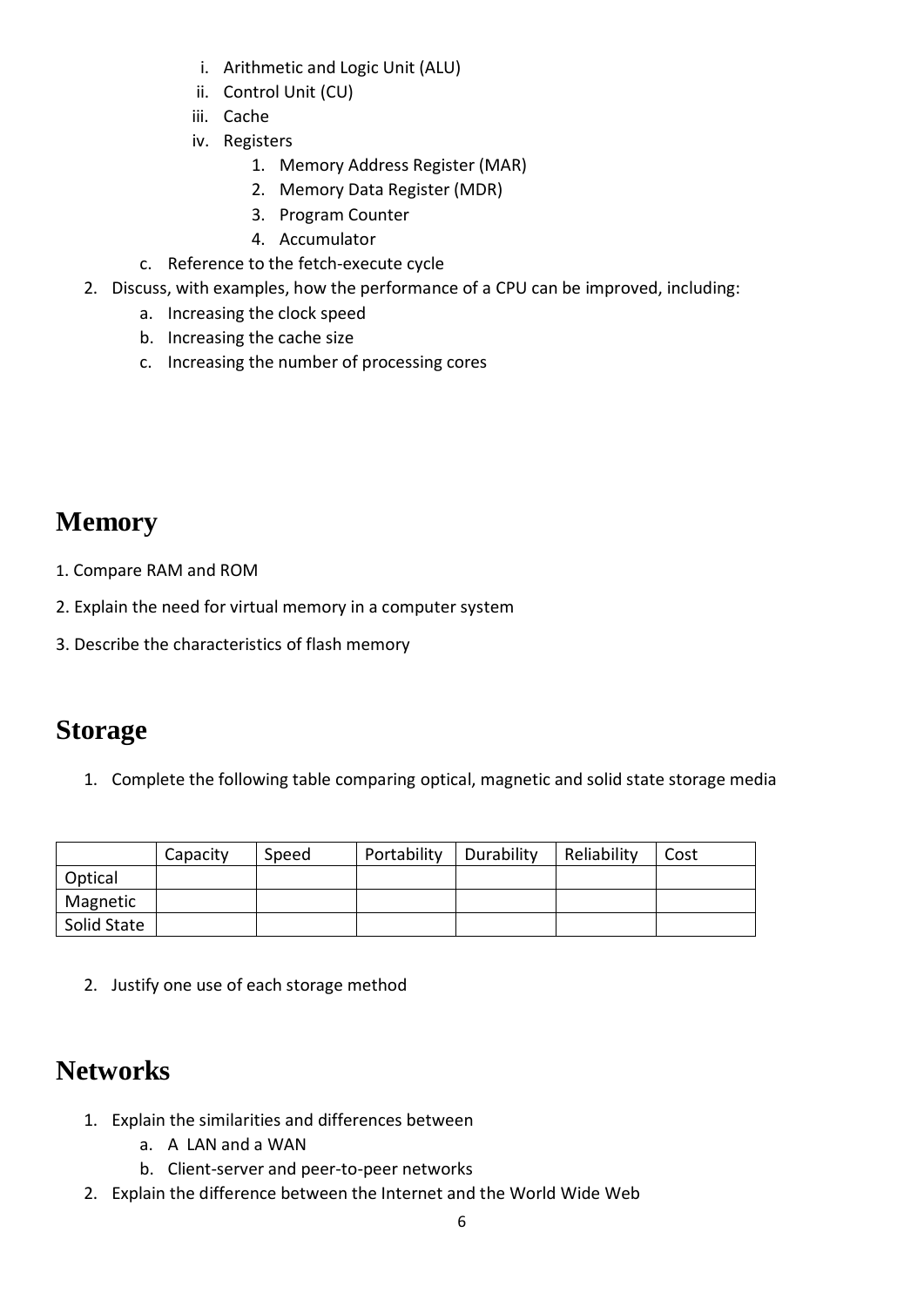- 3. Describe the factors that affect network performance, and explain how network performance can be improved
- 4. Draw three different network topologies
	- a. Label all the components required to create each network
	- b. Explain the purpose of each component in the network, including
		- i. Wireless Access Points
		- ii. Routers
		- iii. Switches
		- iv. Network Interface Cards
		- v. Transmission media, such as Ethernet Cables
- 5. Create an interactive presentation or resource, such as a website, that explains how your computer connects to a webpage, such as [www.bbc.co.uk](http://www.bbc.co.uk/) Include the following:
	- a. DNS
	- b. Hosting
	- c. TCP/IP, including the concept of layers
	- d. HTTP/HTTPS
	- e. Packet switching
- 6. There have been many recent high-profile cyber-attacks across the world, including the attack on the NHS in May 2017. Some commentators have said that "we now rely too much on technology". Write an essay explaining how far you agree with this statement and including descriptions of threats to IT systems and ways to reduce vulnerabilities.

### **Systems Software**

1. Create a presentation comparing Windows, Linux, iOS, Android (which is based on Linux) and Unix. Discuss the features of each operating system, comparing the benefits and limitations of each. Note that you can try a basic Unix interface here:<http://www.masswerk.at/jsuix/>

### **Ethical, Legal, Cultural and Environmental Concerns**

Find a recent news story on one of the following topics:

- A legal issue in computing, such as a breach of the Data Protection Act
- An ethical issue in computing, such as the development of AI
- An environmental issue in computing, such as the disposal of waste equipment
- A technical development in computer science, such as the Internet of Things

Summarise the story, explaining any technical content for a student in year 10. Explain how the story affects you as a student of computer science.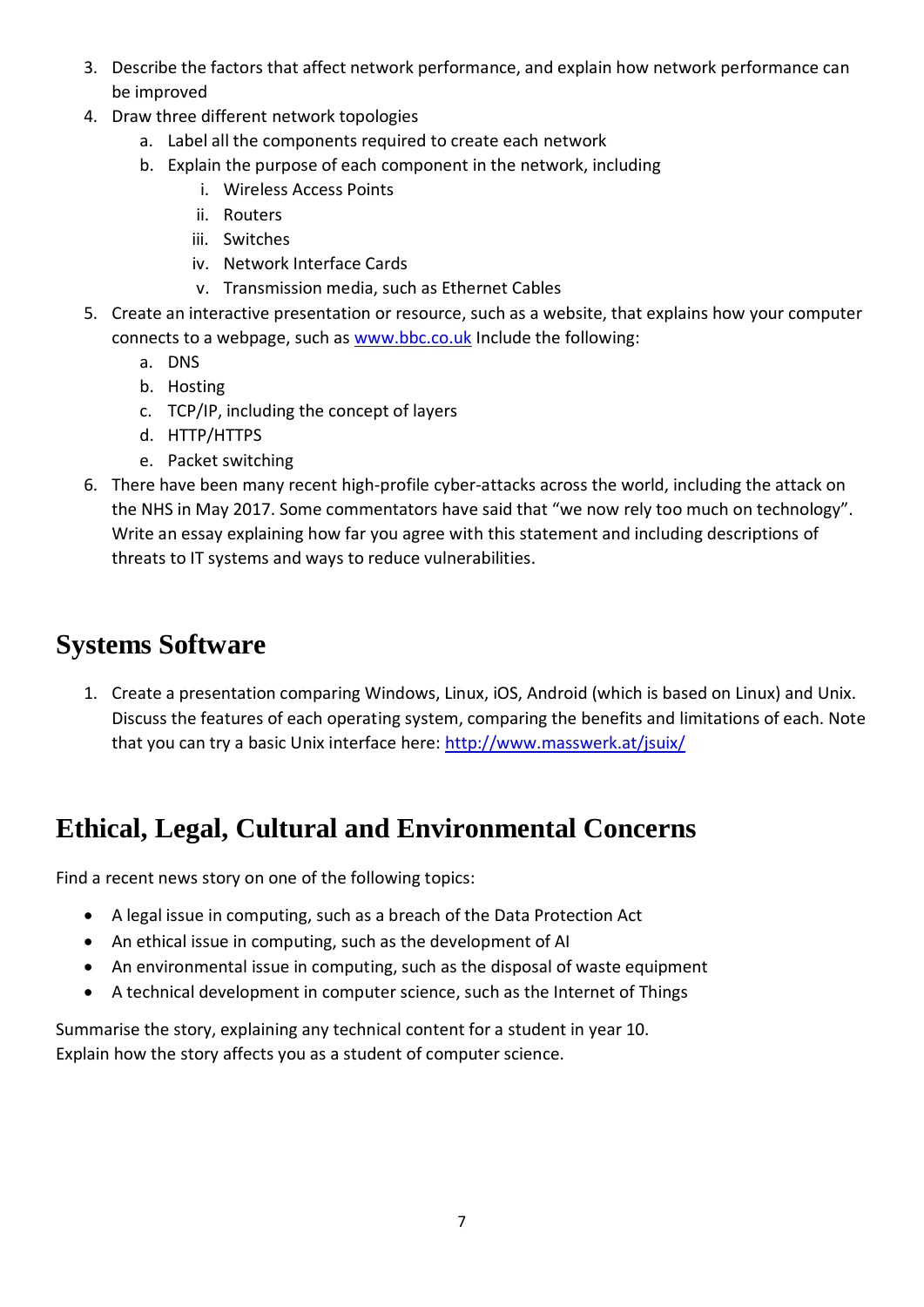## Computational Thinking – Theory

### **Computational Logic and Calculations**

- 1. Complete the truth tables for the following expressions
	- a. A AND (B OR C)

|  | <b>BORC</b> | A AND (B OR C) |
|--|-------------|----------------|
|  |             |                |
|  |             |                |
|  |             |                |
|  |             |                |
|  |             |                |
|  |             |                |
|  |             |                |
|  |             |                |

#### b. (NOT A) OR (NOT B)

i. What single logic gate produces the same result as this expression?

- c. Draw a circuit to represent each expression
- 2. Calculate each of the following, showing any appropriate working you need
	- a. 13 MOD 2
	- b. 16 MOD 6
	- c. 15 MOD 3
	- d. 7 MOD 8
	- e. 13 DIV 2
	- f. 16 DIV 6
	- g. 15 DIV 3
	- h. 7 DIV 8
	- i. 2^0
	- j. 2^7
	- k. 2^8
	- l. 2^10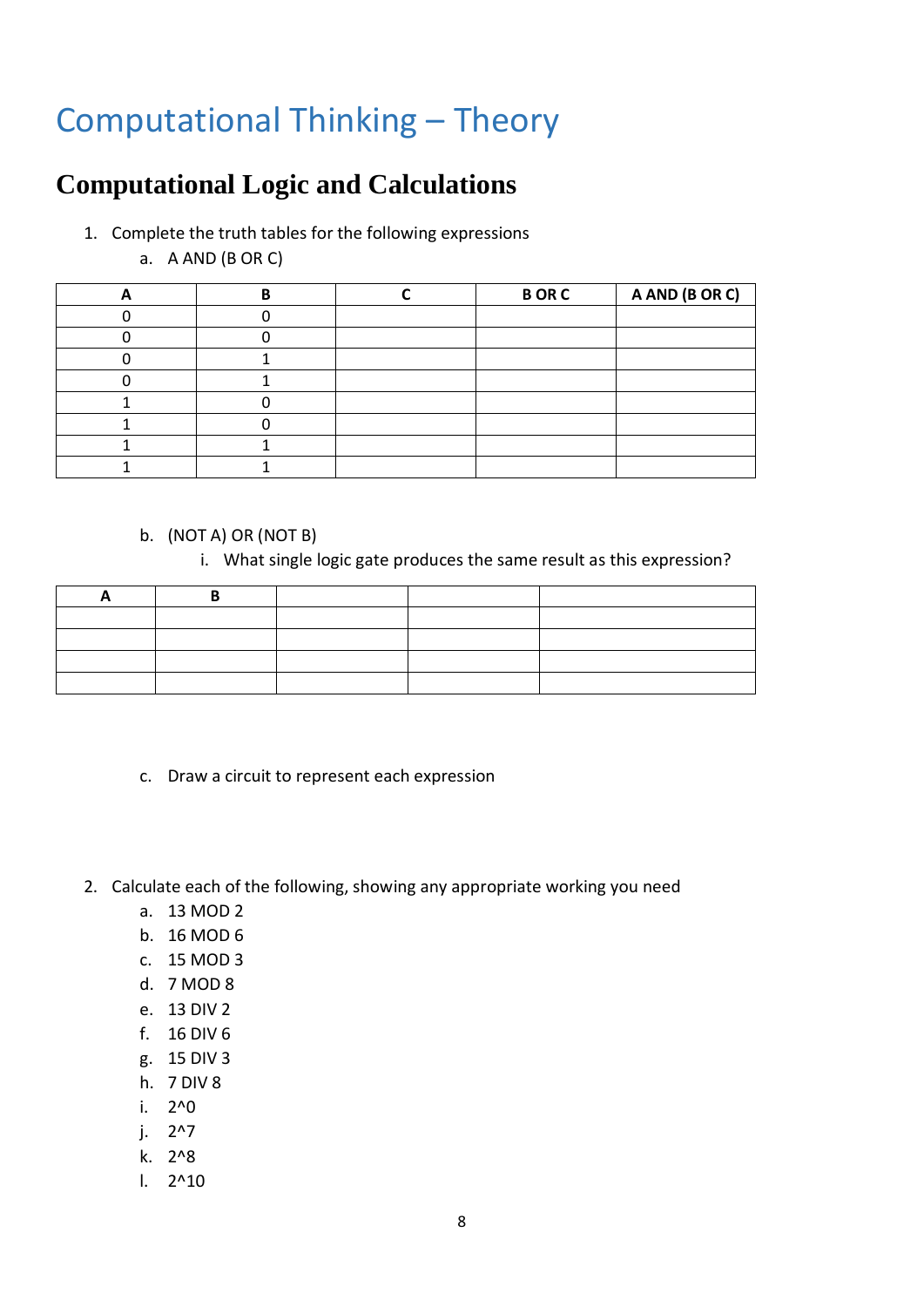- 3. Covert the following into the units given
	- a.  $4 \text{ bytes} = \text{ bits}$
	- b.  $1 TB =$  bytes
	- c.  $80 \text{ kB} =$  GB
	- d.  $40 \text{ MB} =$  nibbles
- 4. Complete the table, converting between binary, hexadecimal and denary as required

| <b>Binary</b> | Hex | <b>Denary</b> |
|---------------|-----|---------------|
| 0010 1010     |     |               |
|               | 0B  |               |
|               |     | 255           |
| 0110 0111     |     |               |
|               | ᄄ   |               |
|               |     | 48            |
|               | rг  |               |

- 5. Complete the following calculations
	- a. 0110 0011 + 0011 0001
	- b. 1010 0110 + 1100 1111
	- c.  $01100011 \ll 2$  (bit shift left two places)
- 6. Check if these are valid ASCII characters. If they are, give their character equivalent. Note that the first bit is a check digit using even parity, and the remaining 7 bits are the character
	- a. 1110 0010
	- b. 1100 0111
	- c. 0011 0110
	- d. 1100 1010

### **Programming Tools and Standards**

- 1. Compare the use of jpg, png and gif to store images, explaining the benefits, properties and uses of each image format
- 2. Produce an annotated diagram of the IDE you prefer to use to write code, explaining any features of the IDE that help you to produce your code. You may need to show examples of the IDE in use to highlight the different features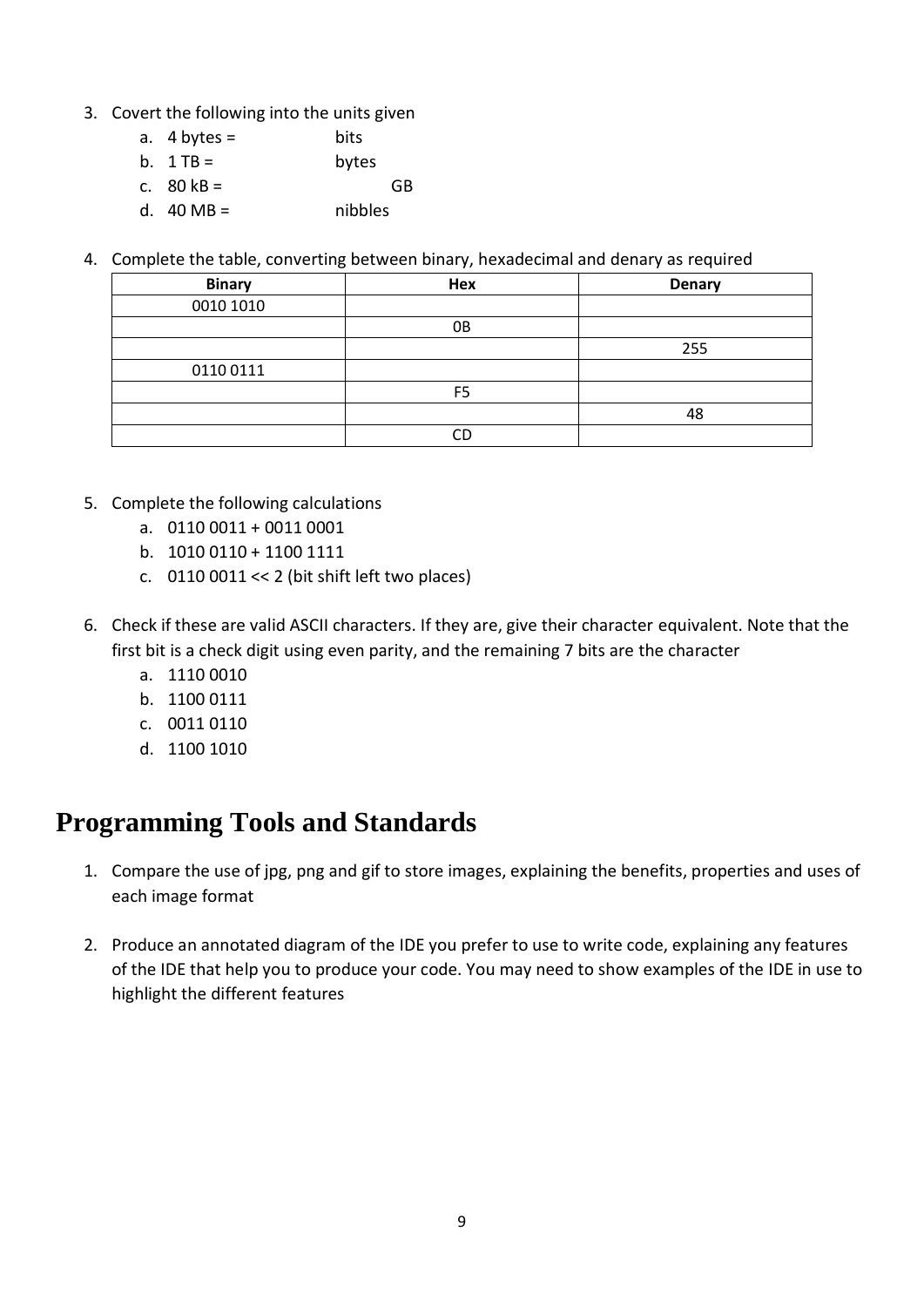## Algorithmic Thinking and Problem Solving

The following puzzles will help you to develop you logical thinking skills. There are many good books of puzzles, plus countless online sources to test your skills. Some recommendations are given later.

The following puzzles are representative of classical problems and problem solving strategies. You can solve each one by trial and error, but you encouraged to think about the strategy you employed to solve the problem. Note that there are discussions of each problem available online if you want to investigate them in more detail.

Two good general strategies to try are:

- Can you solve a simpler version of the problem first?
- Can you draw a diagram to help you *visualise* the problem?

After that, you have your standard computer science strategies:

- Decomposition
	- o Can you split the problem down into smaller parts to solve?
- Abstraction
	- o Can you remove any unnecessary details to focus in on only what you need to solve the problem?
	- o Be careful are you sure that you have kept the right information?
- Generalisation and problem recognition
	- o Is this puzzle a specific example of a problem for which there is a general solution? If so, how does it apply in this case?
	- o Do you recognise the problem from somewhere else, or is it similar to something else?
		- You may need to generalise the problem to identify the core features so that you can spot equivalent problems.

Another important strategy is to ensure that the problem is *well-defined*. This means that you know:

- The goal: what you are trying to achieve
- The givens: what you know at the start, or your starting conditions
- The resources: what you have available to solve the problem
- The constraints: any rules that limit your solution
- The ownership: who or what is carrying out each part of the solution

Sometimes just working through the problem definition carefully is enough to give the required insight.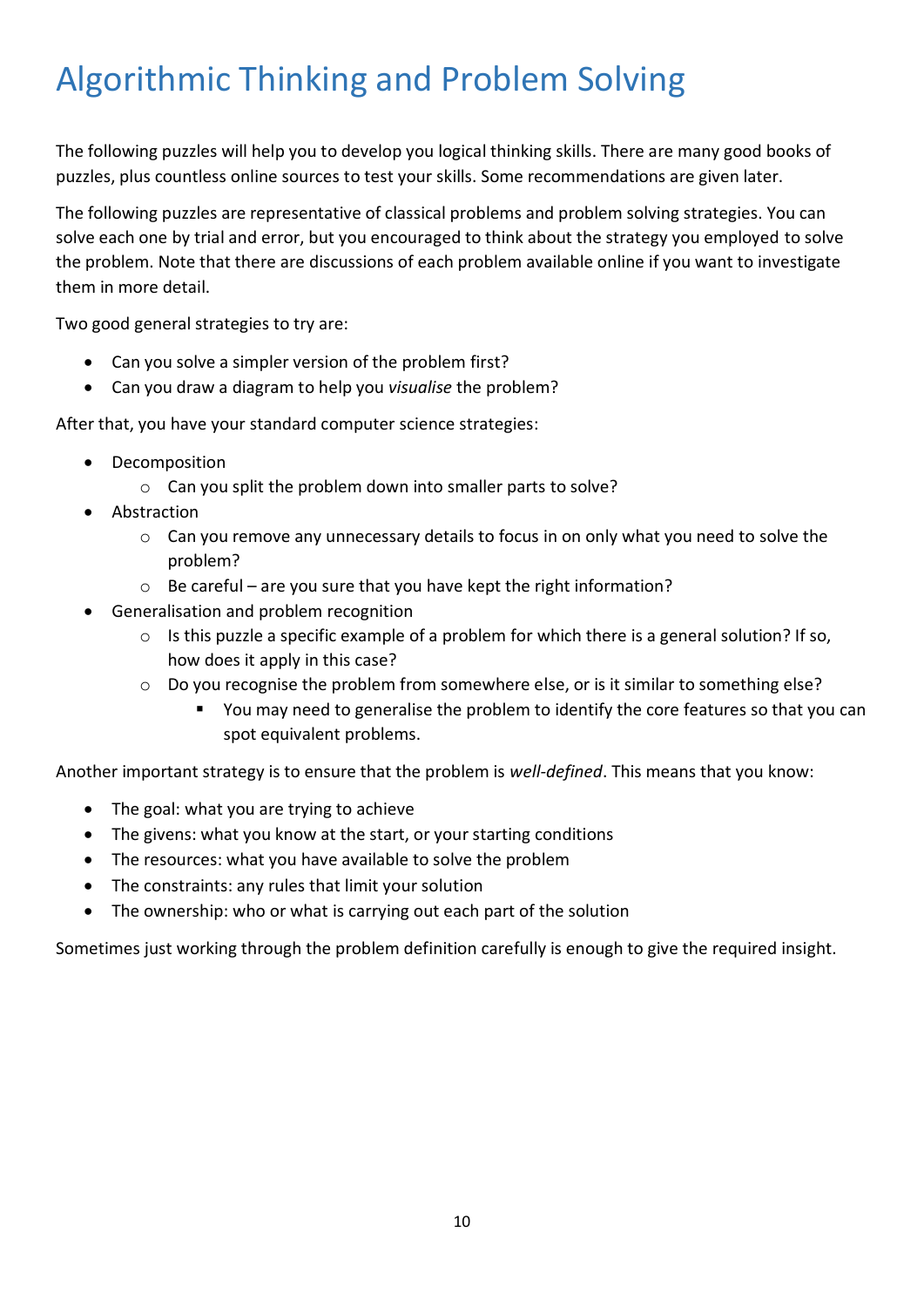## Programming Practice & Challenges

It would be fantastic if you were developing your programming and problem-solving skills over the summer. Below are a few useful resources that

1. Here you will find a tutorial on how to do just about anything you need to do with Python. It's fantastic and comes with exercises so that you can check it's all sinking in! [https://www.w3schools.com/python/python\\_syntax.asp](https://www.w3schools.com/python/python_syntax.asp)

2. When you want a challenge that requires some problem solving, try this. They all come with working solutions, but they might not always be the same as yours but as long as yours works, that's what counts. <https://www.practicepython.org/>

### Challenge 1 - How many days have you been alive? DON'T Google ANYTHING UNTIL TASK 6!

Task 1: Decomposition of the initial problem:

Task 2: What are three (at least) considerations you need to make when thinking about calculating how many days you have been alive? Calculation Calculate the number of days **you** have been alive on paper Check your answer [https://www.1happybirthday.com/birthday\\_calculator.php](https://www.1happybirthday.com/birthday_calculator.php)

Task 3: Generalisation Adjust your method so that anybody could work out how many days **they** have been alive? Draw a flow chart of your method.

Task 4: Abstraction

Consider the differences between a person using your method and a computer. Explain the differences between what a human would need compared to what a computer would need to accomplish the task at hand.

Task 5: Application

Write the days alive program using [\(https://repl.it/\)](https://repl.it/) or [\(https://trinket.io/features/python3\)](https://trinket.io/features/python3) It should, allow anybody to enter their birth date and correctly calculate the number of days they have been alive. You can compare your answer to the previous website.

Task 6: Consideration

How useable is your program? Is it robust, can you make it crash? Is it visual or text based only? How could you improve your application to make it more appealing? Try to complete some of the changes you have considered here to improve the experience of using your program.

Task 7: Research Is there a different way to accomplish this programming task? If you find out a different way, try to use it in your own program. Explain the differences between the two methods. Which method is more appropriate?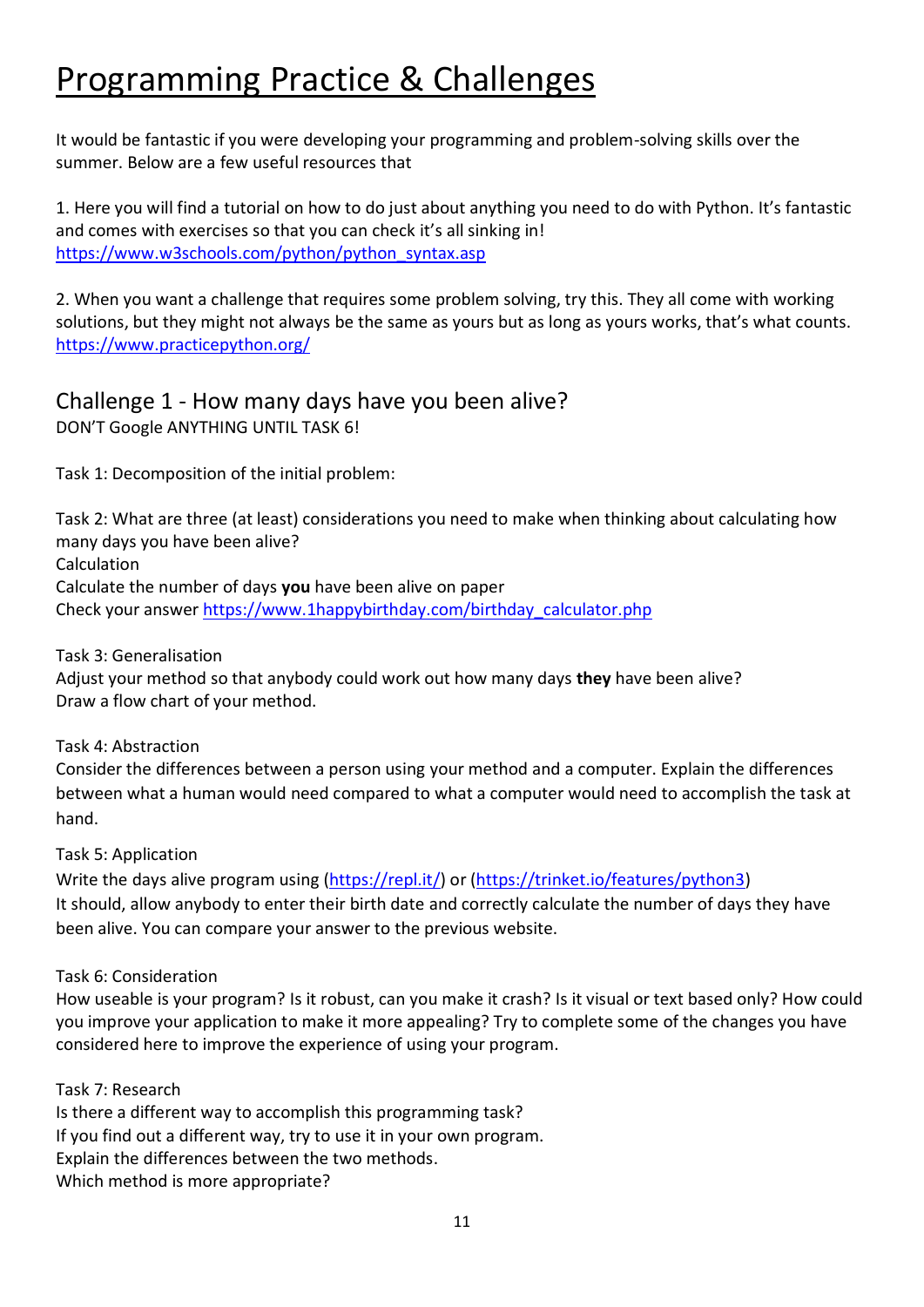### Coding Challenge 2 – Customer ID Generator

- a. Ask the user to input
	- i. Their first name
	- ii. Their surname
	- iii. A date, in the format DD/MM/YYYY
- b. The program should then output a customer ID as follows:
	- i. The date in the format YYYYMMDD, then the first three letters of the surname, then the first initial, then the length of their first name. All letters should be in capitals
	- ii. For example, John Smith, 27/05/2017 would give 20170527SMITHJ4
- c. The program should validate any inputs and keep asking for inputs until the user enters correct details or types "quit" at any point

Plan your algorithm first, using a flowchart or pseudocode

Code your algorithm, and provide evidence of both your code and the working output

Create a test plan for your algorithm, including testing your validation with normal, boundary and erroneous data

### Coding Challenge 3 – Product Calculator

- d. Ask the user to input
	- i. The name of a product
	- ii. Its cost in pounds
	- iii. The program should keep asking for inputs until the user types "None"
- e. The program should then output:
	- i. The name and price of the most expensive item
	- ii. The name and price of the least expensive item
	- iii. The average price of the items
	- iv. The total cost of the items
		- 1. Items over £50 get a 5% discount
		- 2. VAT is added at the end at 20%
- f. The program should validate any inputs

Plan your algorithm first, using a flowchart or pseudocode

Code your algorithm, and provide evidence of both your code and the working output

Create a test plan for your algorithm, including testing your validation with normal, boundary and erroneous data.